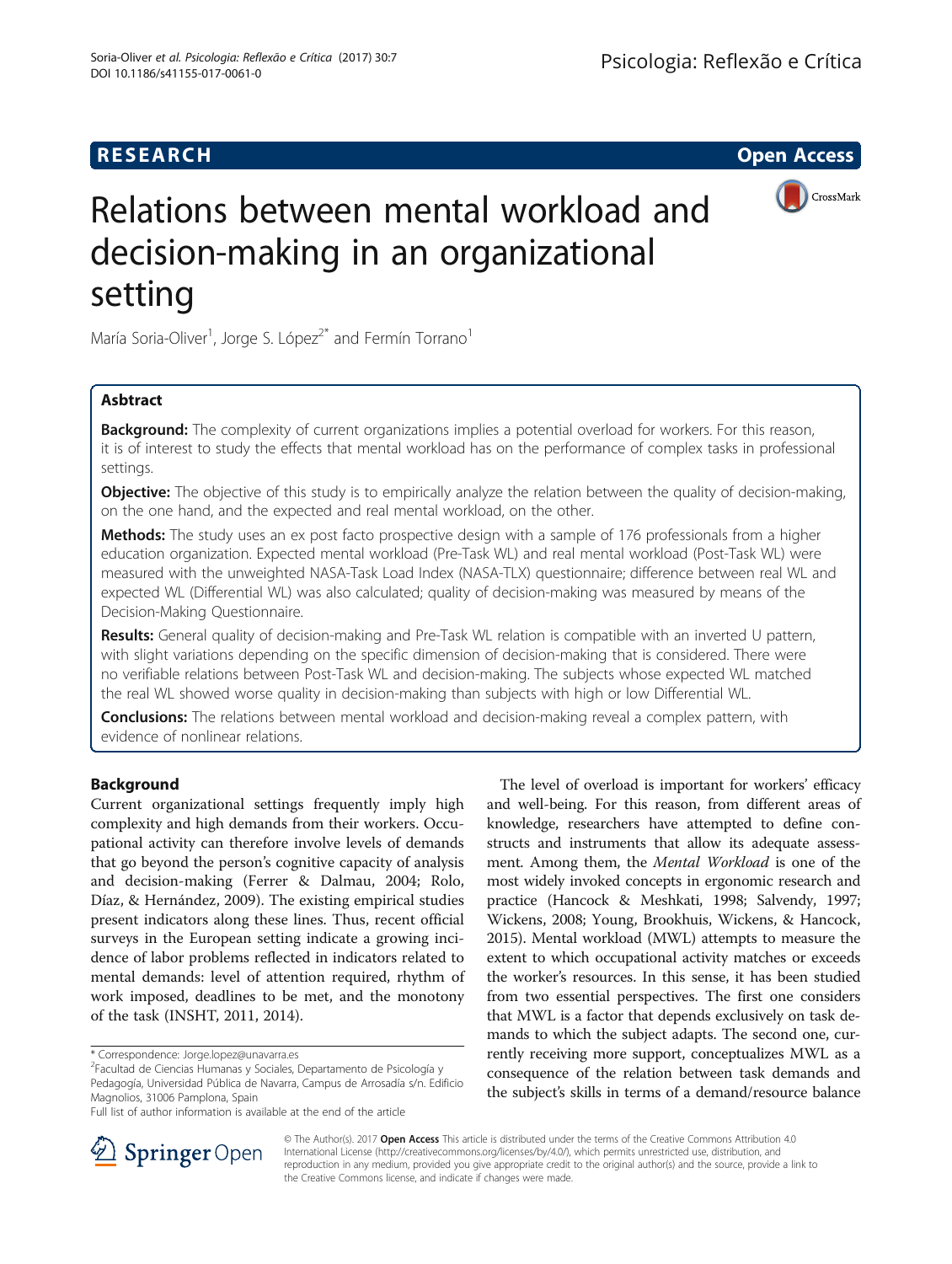(Díaz, Rubio, Martín, & Luceño, [2010](#page-13-0); Ferrer & Dalmau, [2004;](#page-13-0) Young et al., [2015\)](#page-13-0). The multidimensionality of the concept of MWL and the subjective perception involved implies different fundamental aspects like characteristics of the task, characteristics of the operator, environmental context in which the performance occurs, time pressure, and subjective aspects related to it, such as stress or the perception fatigue (Hart & Staveland, [1988](#page-13-0); Eggemeier, [1988;](#page-13-0) ISO, [2000\)](#page-13-0). In an attempt to bring these dimensions together and provide a global definition of MWL, Young and Stanton ([2005\)](#page-13-0) have suggested that MWL reflects the level of attentional resources required to meet both objective and subjective performance criteria, which may be mediated by task demands, external support, and past experience.

The empirical works carried out have evidenced that MWL presents dynamic and complex relationships with performance, which may also vary according to subjects' characteristics. In this sense, it has been shown that an increase or decrease of MWL can be compensated to some degree by the investment of additional resources, thus maintaining performance at the cost of individual strain (Hancock & Warm, [2003;](#page-13-0) Matthews & Davies, [2001](#page-13-0)). If the intensity and the duration of the effort required to perform the task are balanced, activation will take place in an optimum area, which makes the subject efficient. However, if the effort must be sustained over a prolonged period of time, fatigue appears and the subject's functional efficiency is temporary altered (ISO, [1991](#page-13-0); Pretorius & Cilliers, [2007](#page-13-0); Young et al., [2015\)](#page-13-0). On another hand, too little stimulation can lead to underload. In this case, as resources are either allocated elsewhere or otherwise decrease through underuse, the subject's performance may also be negatively affected (Young & Stanton, [2002](#page-13-0); Wilson & Rajan, [1995;](#page-13-0) Young et al., [2015\)](#page-13-0). Considering the former, as Young et al. ([2015](#page-13-0)) state, there is a strong consensus that mental underload can be just as detrimental to performance as mental overload, with both leading to performance degradation, attentional lapses, and errors. The relationship between MWL and performance may thus follow a similar pattern to the classical "inverted U" of Yerkes-Dodson's curve (Yerkes & Dodson, [1908](#page-13-0)), where optimal performance is located between low and high MWL (Brookhuis & Waard, [2002;](#page-13-0) Young et al., [2015\)](#page-13-0).

However, MWL literature has mainly been centered on measuring performance by means of operative tasks, like those related to traffic or transport research, real flight, flight simulation, air traffic control, peripheral detection, or formal memory/follow-up tasks (see Bowling & Kirkendall, [2012](#page-12-0); Brookhuis & Waard, [2002;](#page-13-0) Hart, [2006](#page-13-0); and Young et al., [2015](#page-13-0)). In this sense, only a few and very recent works have focused on relating MWL and one of the key concepts in skilled work settings:

decision-making (Byrne, [2013](#page-13-0); Baethge, Müller, & Rigotti, [2016](#page-12-0); Jackson, Kleitman, & Aidman, [2014\)](#page-13-0).

The concept of decision-making (DM) differs in relevant characteristics from classical performance indicators used in MWL literature. It entails a sequence of actions that allow understanding how subjects face and solve complex problems in professional contexts (Hodgkinson & Starbuck, [2008\)](#page-13-0). Decisions within professional settings have an interactive social dimension and are based on prior knowledge that, in itself, does not guarantee success when applying the decisions adopted (Argandoña, [2011](#page-12-0); Offrage, [2009](#page-13-0); Weick & Sutcliffe, [2008\)](#page-13-0). They are, in turn, developed in contexts far from the classical paradigms of rational choice. Thus, decisions are conditioned by elements such as open problems; uncertain and dynamic settings; changing, multiple, and competitive goals; multiple feedbacks; time pressure and contrasts; consequences involving some risk; multiple decision-makers; and external standards (Orasanu & Connolly, [1993](#page-13-0); Csaszar & Eggers, [2013](#page-13-0)). DM has critical effects on professional achievement and acquires special relevance when performance and actions involve direct consequences on people's integrity or well-being (Secchi, [2014\)](#page-13-0).

As mentioned, evidence about relationships between MWL and DM is scarce. In relation to clinical decisionmaking, Byrne [\(2013\)](#page-13-0) has suggested—on the basis of the existing research—that MWL and complexity of the information may be key factors to determine which kind of clinical decision-making is developed: schemata-based methods or conscious metacognition procedures. Baethge et al. [\(2016](#page-12-0)) have shown empirically that the influence of MWL on performance quality is moderated by the way in which selection, optimization, and compensation of resources and goals are handled by nurses. Jackson et al. ([2014](#page-13-0)), using driving simulation strategies, have provided support for the existence of a MWL zone of optimal DM performance, below or above which a worse quality of DM is produced, as has been suggested for the relationship between MWL and other classical performance measures. It is also worthwhile to mention the evidence provided by the works that have analyzed the relation between individual DM and stress. Recent reviews and meta-analyses postulate that stress occurs whenever a demand exceeds the regulatory capacity of an organism, particularly in situations that are unpredictable and uncontrollable (Dickerson & Kemeny, [2004;](#page-13-0) Koolhaas et al., [2011](#page-13-0)). Stress, in this sense, only refers to situations that are conceptualized within the range of MWL. In addition, the emergence of stress as a function of external demands is mediated by appraisal strategies (Lazarus, [1999\)](#page-13-0). Thus, relations between stress and DM can only be applied to the field of MWL in a limited way. However, it is interesting to briefly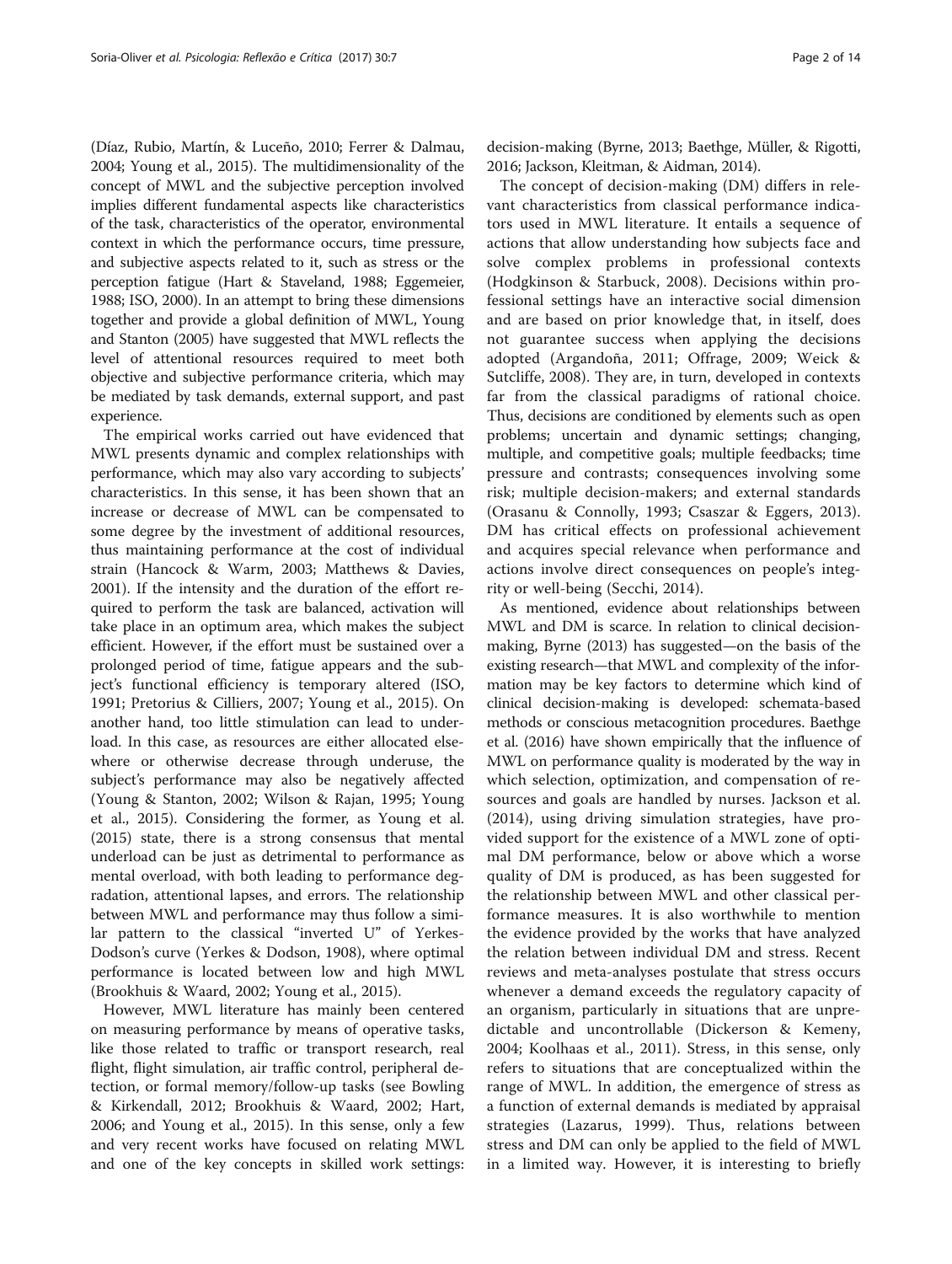mention the existing evidence about the relationship between stress and DM in natural settings. In this sense, stress is thought to relate to dysfunctional strategy use, altered feedback processing, heightened reward sensitivity, and lowered punishment sensitivity (Starcke & Brand, [2012](#page-13-0))

According to the former considerations, our research question refers to the way in which MWL is related to DM in organizational settings. There are several reasons that support the relevance of this question, which the present work will address, specifically, the scarcity of works that explore the relation between MWL and DM, the relevance implied in the organizational setting, and the evidence of complex relations between MWL and DM. Our general objective is, therefore, to study in depth the effects of MWL on task performance in the work setting, empirically analyzing the relations between MWL and DM in workers who carry out their activity in real contexts. In this sense, our specific objectives are (1) to analyze the relation between the worker's expectation of MWL prior to task performance (Pre-Task WL) and the quality of DM after task performance; (2) to analyze the relation between perceived MWL after the task (Post-Task WL) and the quality of the DM performed after the task; and (3) to analyze the relation of differences between the expected MWL and the MWL perceived after the task (differential mental workload), on the one hand, and the quality of the DM carried out, on the other.

To address the concept of MWL, we have drawn from the conceptualization model of the NASA-Task Load Index (NASA-TLX) (Hart & Staveland, [1988](#page-13-0)). The suitability of this method has been supported by numerous studies because it provides more accurate results than other techniques, such as the SWAT or the modified Cooper-Harper scale (Hill et al., [1992](#page-13-0); Rubio, Diaz, Martin, & Puente, [2004](#page-13-0)). This evidence, along with the simplicity of its use, makes the NASA-TLX currently the most widely used instrument to assess MWL (Noyes & Bruneau, [2007;](#page-13-0) Rutledge et al., [2009](#page-13-0)). This method allows rating the task from a multidimensional perspective, so it has been proved useful due to its diagnostic capacity with regard to possible sources of workload (Díaz et al., [2010](#page-13-0)). Its core strengths include its applicability in a naturalist work setting, as the workers can quickly rate the task carried out both a few moments after its performance and retrospectively (Recarte, Pérez, Conchillo, & Nunes, [2008](#page-13-0)). In studies carried out on retrospective assessments, high correlations have been found between the data extracted in this way and the immediate scores (Wierwille & Eggemeier, [1993](#page-13-0)). NASA-TLX measurement procedure is detailed more extensively in the "[Methods](#page-3-0)" section.

In the case of DM, we used the conceptualization and measurement model elaborated by Soria-Oliver and her team (Sanz de Acedo Lizarraga, Sanz de Acedo Baquedano, Soria-Oliver, Closas, [2009;](#page-13-0) Soria-Oliver, [2010\)](#page-13-0). In this model, DM is conceived as a complex sequence of actions that require attending to different parameters conditioned by the temporal and organizational needs. They are specified in the following steps: planning the process, defining the goals, generating options, evaluating them, and selecting the best by considering both the influence of personal variables and variables of the setting. According to the guidelines of Byrnes [\(1998](#page-13-0)), Cannon-Bowers, Salas, and Pruitt ([1996](#page-13-0)) and Cannon-Bowers and Salas [\(2002](#page-13-0)), this model assumes three sources of variables that characterize naturalistic decision-making: task, subject, and context variable. Task variables are associated with the nature of the decision itself, for instance, the uncertainty involved in each alternative, pressure of time and available money, quantity and quality of the information, proposed goals, and possible consequences of the decision. Subject or decision-maker characteristics include the performers' internal factors: motivation, thorough selfregulation of the decision stages, crucial information processing, expertise in a certain domain, and the emotions that almost always accompany a decision. Finally, the environmental characteristics define the context in which the decision takes place, specifically, factors that are not directly a part of the decision task itself: social and work influences and distracting events. This model, in turn, has led to the empirical elaboration of a questionnaire (Decision-Making Questionnaire, DMQ (Soria-Oliver, [2010](#page-13-0))) that measures the quality of DM in organizational contexts, considering the different theoretical dimensions of the model. Detailed characteristics of DMQ are presented in the "[Methods](#page-3-0)" section.

Our study draws some tentative hypotheses that are conditioned, in any case, by its exploratory and correlational nature. Thus, we will explore the degree to which the relationship between DM, on the one hand, and Pre-Task WL and Post-Task WL, on the other, follow the general pattern that has been evidenced for other performance indicators (Brookhuis & Waard, [2002](#page-13-0); Wilson & Rajan, [1995](#page-13-0); Young & Stanton, [2002;](#page-13-0) Young et al., [2015](#page-13-0)). This pattern may be defined as follows: first, by a low expected or real perceived MWL range in which low stimulation may decrease the quality of DM strategies; second, by an optimum performance range of expected or real perceived MWL in which balanced stimulation adequately fits subjects' resources and DM quality is higher; third, a high expected or real MWL range that overwhelms subjects' resources and may yield worse DM quality. In relation to Differential WL, we expect that expected MWL (Pre-Task WL) may act as a moderator of relationships between Differential WL and DM. When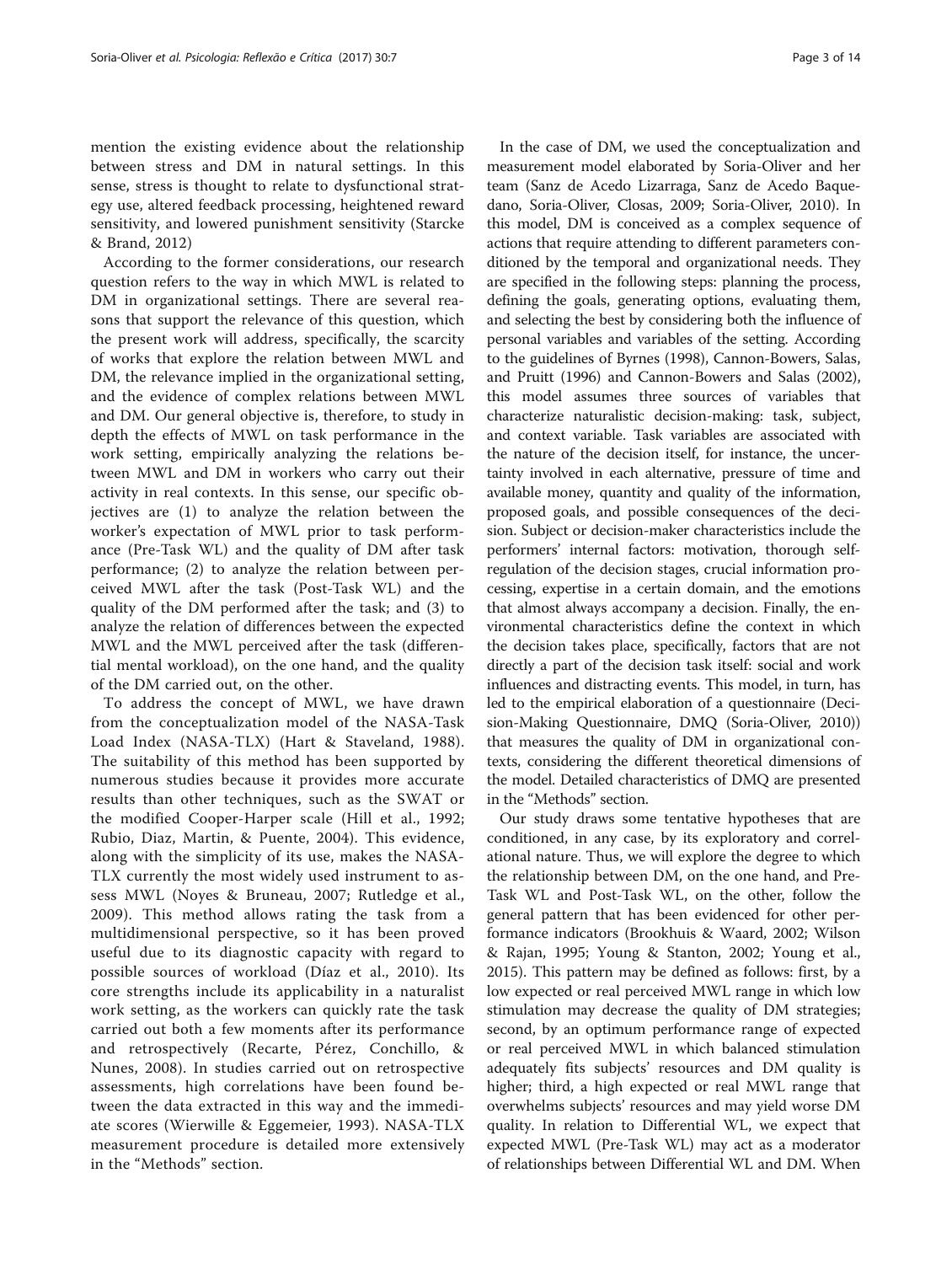<span id="page-3-0"></span>subjects' expected MWL (Pre-Task WL) is low, real MWL (Post-Task WL) that fits this expectation (Adjusted Differential WL) or remains below it (Low Differential WL) may generate lower DM quality due to absence of stimulation. If subjects with low Pre-Task WL have to cope with higher real MWL than expected (High Differential WL), DM may be better if subjects' resources are not overwhelmed. When subjects' expected MWL (Pre-Task WL) is high, lower real MWL (Low Differential WL) would lead to worse DM quality due to stimulation decrease. If real MWL fits expected MWL (Adjusted Differential WL), DM quality will be high, as subjects have adequate stimulation. In this case, if real MWL is higher than expected (High Differential WL), DM may be better only if subjects can manage their resources to cope with the requested context demand. However, our empirical design, which measures professional decisions in a real setting without manipulation, does not allow us to predict a priori which expected or real MWL levels may be found and, consequently, whether they would cover all the different ranges proposed in our hypotheses.

## Methods

Design: ex post facto prospective design, with measurement of the independent variable (MWL) before and after task performance and measurement of the dependent variable (DM) after task performance.

Sample: a total of 175 participants, representative of the professionals belonging to an institution of online higher education. The sample was stratified proportionally to the number of people in the different professional categories in the entire institution (managers, middle managers, professors, and tutors). Participants were selected randomly within each stratus. Inclusion criteria were as follows: having joined the institution more than 3 months ago to ensure adequate familiarity with the tasks, and adequate mastery of the Spanish language. The criteria of a 3-month period was established in accordance with prior consultation with the human resources department about the estimated time to achieve workers' adequate task performance autonomy, as was also reflected in Work Position Description documents. The sample had a mean age of  $34.5$  years  $(SD = 7.4)$  and included 57.8% ( $n = 100$ ) of women. It included managers (2.3%;  $n = 4$ ), middle managers (11.6%;  $n = 20$ ), professors (39.9%;  $n = 69$ ), and tutors (46.2%;  $n = 80$ ). The minimum sample size required to perform the study was estimated at 105 people. Sample size was calculated assuming a 95% confidence level, 80% power, a standard deviation of 60 in both comparison groups, and 10% of losses, to detect a minimum difference of 35 points in the score of the DMQ between the groups with high and low differential workload (see below for a definition).

Measurements: The following variables were measured: Socio-demographic variables: sex, age, and occupational post within the organization

Decision-making: It was measured by means of the DMQ (Soria-Oliver, [2010](#page-13-0)). The DMQ has been previously validated in professional settings (Sanz de Acedo Lizarraga et al., [2009](#page-13-0)). It records the extent to which certain qualified strategies of DM are implemented. Its use yields a global score (DMQ score), scores on 3 scales/ factors (Task scale, Subject scale, and Context scale scores) and scores on 10 subscales/sub-factors linked to each one of the factors: (1) Task factor: Uncertainty, Time/Money Pressure, Information and Goals, and Consequences of Decision subscale scores; (2) Subject factor: Motivation, Self-Regulation, Cognition, and Emotion subscale scores; and (3) Context factor: Social Pressure and Work Pressure subscale scores. This questionnaire has consistent internal validity and, in previous studies, has yielded high rates of reliability in the different scales and subscales. Table [1](#page-4-0) presents a summary of the meaning of its scales and subscales (Sanz de Acedo Lizarraga et al., [2009\)](#page-13-0).

Mental workload: It was measured by means of the dimensions considered in the NASA-TLX scale (Hart & Staveland, [1988](#page-13-0)), which measures workers' subjective experience of the workload. NASA-TLX uses six dimensions: (1) Mental demand: how much mental and perceptual activity was required (e.g., thinking, deciding, calculating, remembering); (2) Physical demand: how much physical activity was required (e.g., pushing, pulling, turning, controlling); (3) Temporal demand: how much time pressure workers felt was due to the rate or pace at which the task or task elements occurred; (4) Performance: how successful was the worker in accomplishing the goals of the tasks; (5) Effort: how hard did the worker feel she/he had to work (mentally and physically) to accomplish the level of performance; (6) Frustration: how insecure, discouraged, irritated, stressed, and annoyed did the worker feel during the task. Twenty-step bipolar scales are used to obtain ratings for these dimensions. In the classical procedure, a previous weighting phase is performed. This weighting phase requires a paired-comparison task to be performed prior to the workload assessments to combine the six individual scale ratings into a global score. However, recent research has shown the scarce utility of the weighting phase (López, Rubio, & Luceño, [2010\)](#page-13-0). Therefore, we decided to use the subjects' rating directly on the six dimensions considered in the scale, without carrying out the prior pairwise weighting phase. As pointed out, expected MWL was measured before the task (Pre-Task WL) and perceived MWL was measured after performing the task (Post-Task WL). We also estimated a score that we called differential mental workload, obtained as a result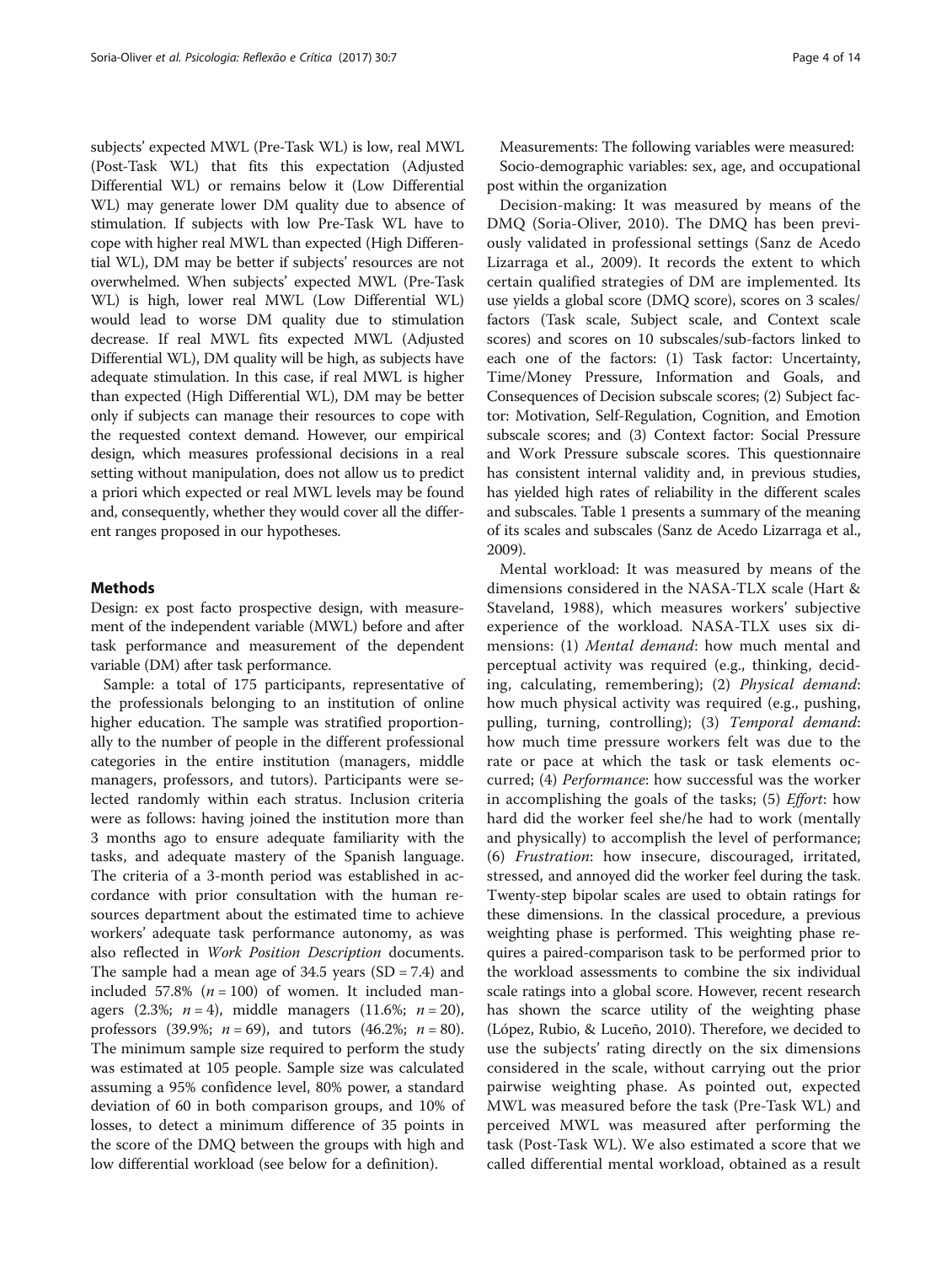## <span id="page-4-0"></span>Table 1 DMQ (Decision-Making Questionnaire) scales and subscales

Task factor/scale:

Tendency to assess all the aspects related to the scope of the decision task, mainly levels of certainty, information, goals, and consequences of the decision.

- Uncertainty subscale: measures the degree to which individuals consider their concerns about doubt, risk, and the changes caused by the decision
- Time/Money Pressure subscale: determines how individuals organize their activities and their predisposition to compare the results of the decision with the time and money spent
- Information and Goals subscale: shows the degree to which individuals attach importance to having adequate data available and defining specific goals to appraise task difficulty
- Consequences of Decision subscale: assesses the degree to which subjects assign personal responsibility for the effects of the decision

#### Subject factor/scale:

Tendency to engage in the process of decision in a motivated, thoughtful, and sincere way, self-regulating the process.

- Motivation subscale: measures the degree to which individuals launch the decision-making process and maintain interest during the development of its successive phases
- Self-Regulation subscale: shows the degree to which subjects tend to plan, monitor, and evaluate results
- Cognition subscale: measures the degree to which individuals tend to process information, reason about the steps to be taken, and resolve the difficulties that may emerge during the decision-making process.
- Emotion subscale: shows the degree to which individuals create an appropriate mood in order to make the decision

Context factor/scale:

Tendency to discover the influence of the social, community, and occupational environment in the decision process.

- Social Pressure subscale: shows consideration of the impact on the environment or on other persons when making a decision
- Work Pressure subscale: measures the degree to which an individual takes organizational rules and goals into account when making decisions

of subtracting the Pre-Task WL score from the Post-Task WL score. In this indicator, negative values imply that the task was less burdensome than expected. Positive values, in contrast, reflect that the subject faced a greater burden than expected. Values approaching zero reflect a match between the expected MWL and the real MWL encountered.

Procedure: Our research team presented the objective and procedure of the study to the Rectorate of the academic organization in which the field work would take place. The Rectorate decided that the proposed research was potentially useful for the organization and also that study procedures followed ethical criteria. Consequently, the workers' institutional e-mail was provided by the organization. The survey was thus disseminated by means of a link to which access was gained by an e-mail invitation. In the e-mail, we mentioned the nature of the research, the subjects' voluntary participation, and we guaranteed anonymity of the responses. As an e-mail attachment, subjects received the NASA-TLX questionnaire, which had to be printed to become adequately familiar with the instrument. The way in which participation was designed required the subjects to firstly fill in the adapted paper-and-pencil version of the NASA-TLX questionnaire before beginning a typical task of their job and to complete it again after completing the task. After completing both questionnaires, by means of the web link, access was gained to the pre-task and posttask NASA-TLX questionnaire to enter the data collected on paper. The DMQ was also accessed to allow completing it online directly on screen. A reminder was sent 2 weeks after the original invitation in order to promote participation. Out of a total 250 applications, we obtained 175 completed questionnaires (response rate of 70%).

Analysis: We conducted descriptive and initial exploratory analyses, and we examined the reliability of the scales and subscales. Subsequently, we performed multivariate analysis of variance (MANOVA) test and linear regression to explore the relation between decision-making and the different indicators of mental workload. We used the statistical package IBM® SPSS® Statistics V. 22.0.

## Results

## Psychometric properties and initial exploratory analysis

Table [2](#page-5-0) presents, firstly, the descriptive statistics and psychometric results of the different scales and subscales, showing indices of central tendency (means), deviation (standard deviation), and the Cronbach's alpha index for each scale or subscale. Reliability indicators of the measures of MWL are not included because they represent a cumulative measure of different dimensions that cannot be conceptualized from the approach of a psychological construct measured through indicators. Pearson correlation indices between the different measures of MWL and the different scales and subscales of DM are included.

Regarding the psychometric properties of scales and subscales, we note the excellent properties of the DMQ as a whole and of the Task and Subject scales, with the Context scale providing a more modest indicator. The different subscales yielded disparate results, as some did not reach the level of .6 in the Cronbach's alpha index; therefore, following the current recommendations (Hogan, [2013\)](#page-13-0), we will not use them separately for the exploratory analysis.

We note, firstly, the existence a high correlation between Pre-Task WL and Post-Task WL. Secondly, we highlight the existence of positive, albeit moderate, correlations between various DMQ scales and subscales and Pre-Task WL, especially in the DMQ dimensions referring to Subject. Also notable, but in the opposite direction, are the absence of linear correlations between Differential WL and the different indicators of DMQ and the low correlations between DMQ and Post-Task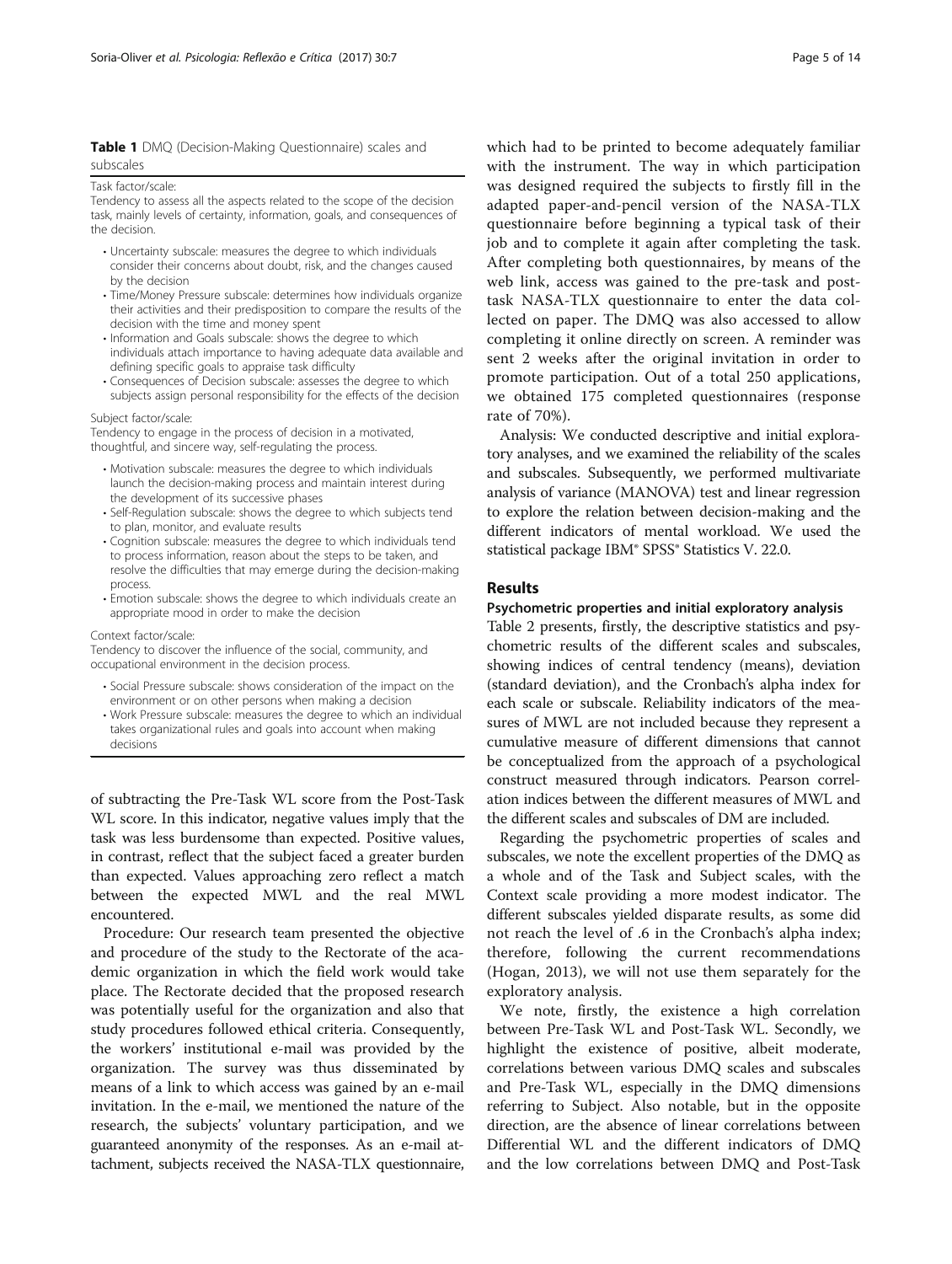Mean Ctandard

|                           | <b>IVICALL</b> | <u>Stariuaru</u><br>deviation | nellability<br>(Cronbach's $a$ ) | <b>FEALSULL CULLERATIONS</b> |                    |                                     |  |
|---------------------------|----------------|-------------------------------|----------------------------------|------------------------------|--------------------|-------------------------------------|--|
|                           |                |                               |                                  | Pre-Task Workload            | Post-Task Workload | Differential Workload<br>(post-pre) |  |
| Pre-Task Workload         | 80.3           | 12.3                          |                                  |                              |                    |                                     |  |
| Post-Task Workload        | 80.8           | 15.1                          | $\overline{\phantom{0}}$         | $.63***$                     |                    |                                     |  |
| Differential Workload     | 0.17           | 11.9                          | -                                | $-.19*$                      | $.64***$           |                                     |  |
| DMQ-Total score           | 470.9          | 42.9                          | .94                              | $.26***$                     | .14                | $-.01$                              |  |
| DMQ-Task                  | 205.3          | 19.9                          | .87                              | $.21*$                       | .12                | .01                                 |  |
| DMQ-Uncertainty           | 45.8           | 4.7                           | .63                              | .16                          | $.18*$             | .13                                 |  |
| DMQ-Time/Money Pressure   | 61.9           | 5.8                           | .71                              | .14                          | .10                | .05                                 |  |
| DMQ-Information and Goals | 56.5           | 7.5                           | .73                              | .14                          | .08                | $-.01$                              |  |
| DMQ-Consequences          | 41.3           | 6.5                           | .60                              | .13                          | .03                | $-.06$                              |  |
| DMQ-Subject               | 177.9          | 15.8                          | .83                              | $.31***$                     | .16                | $-.04$                              |  |
| DMQ-Motivation            | 36.9           | 3.7                           | .39                              | .13                          | .06                | .02                                 |  |
| DMQ-Self-Regulation       | 56.7           | 6.3                           | .48                              | $.35***$                     | $.18*$             | $-.10$                              |  |
| DMQ-Cognition             | 45.2           | 5.1                           | .66                              | $.26***$                     | .14                | $-.01$                              |  |
| DMQ-Emotion               | 37.9           | 3.9                           | .45                              | $.20*$                       | .15                | .03                                 |  |
| DMQ-Context               | 87.1           | 8.6                           | .73                              | .15                          | .10                | .04                                 |  |
| DMQ-Social Pressure       | 52.0           | 5.4                           | .60                              | .13                          | $.18^{*}$          | .15                                 |  |
| DMQ-Work Pressure         | 35.0           | 4.4                           | .57                              | $.16*$                       | .03                | $-.09$                              |  |

<span id="page-5-0"></span>Table 2 Descriptive statistics, reliability, and linear correlation indexes between the variables of the study and the indicators of MWL

Pearson correlations

Reliability

 $*p < .05; **p < .01;$ 

WL. We shall now present in detail the results of each one of our analysis objectives.

## Relation between Pre-Task WL and decision-making

As seen in Table 2, our data show evidence of a positive and moderate linear-relation-expected mental workload (Pre-Task WL) and the different scales and subscales of the DMQ. However, as the existing research shows potentially nonlinear relationships between MWL measures and performance, we explored the general pattern of relationships between the DMQ measures and Pre-Task WL scores by means of scatter plots. The examination of these plots, which are presented in Fig. [1,](#page-6-0) revealed that medium values of Pre-Task WL are potentially associated with higher DMQ scores when compared with high and low Pre-Task WL values.

In order to tentatively explore this pattern, we divided Pre-Task WL scores into three groups, taking as criteria the values of the mean  $(M = 80.3)$  and standard deviation  $(SD = 12.3)$ . Consequently, three groups were defined: (1) group with Low Pre-Task WL (lowest value to  $M - SD$ ); (2) group with Medium Pre-Task WL (Mean − SD to Mean + SD); (3) group with High Pre-Task WL (Mean + SD to highest value). We used MANOVA to contrast the differences in the quality of decision-making among the three groups. DMQ-Total, DMQ-Task, DMQ-Subject, and DMQ-Context scores were included as dependent variables and Grouped Pre-Task WL was included as factor.

When testing the parametric assumptions, it was observed that the variables referring to decision-making did not follow a normal distribution. The four chosen indicators (DMQ-Total, DMQ-Task, DMQ-Subject, and DMQ-Context) obtained values in the Kolmogorov-Smirnov test that lead to rejecting the null hypothesis of adaptation to the normal distribution. However, we considered the application of MANOVA to be adequate, given its robustness versus the deviations from normality in symmetrical distributions (Kariya & Sinha, [2014\)](#page-13-0), as is the case of our study. On another hand, the contrast indicators of variance equality of the error term between the groups are satisfactory for all variables. Fit tests were also satisfactory in all cases.

Multivariate tests, which contrast the null hypothesis of the global relation between the different dependent variables and the term of the model, revealed the existence of verifiable relations between the series of the indicators of the DMQ and Pre-Task WL (Wilks' lambda .853;  $F =$ 3.382; df 6.246;  $p = .003$ ). Table [3](#page-6-0) presents a summary of the inter-subject tests, showing the different indicators that contrast the null hypothesis of a relation between Pre-Task WL and the different indicators of DM.

Relationships are also summarized in Fig. [2,](#page-7-0) in which estimated means of DM indicators are represented for Low, Medium, and High Pre-Task WL groups. The results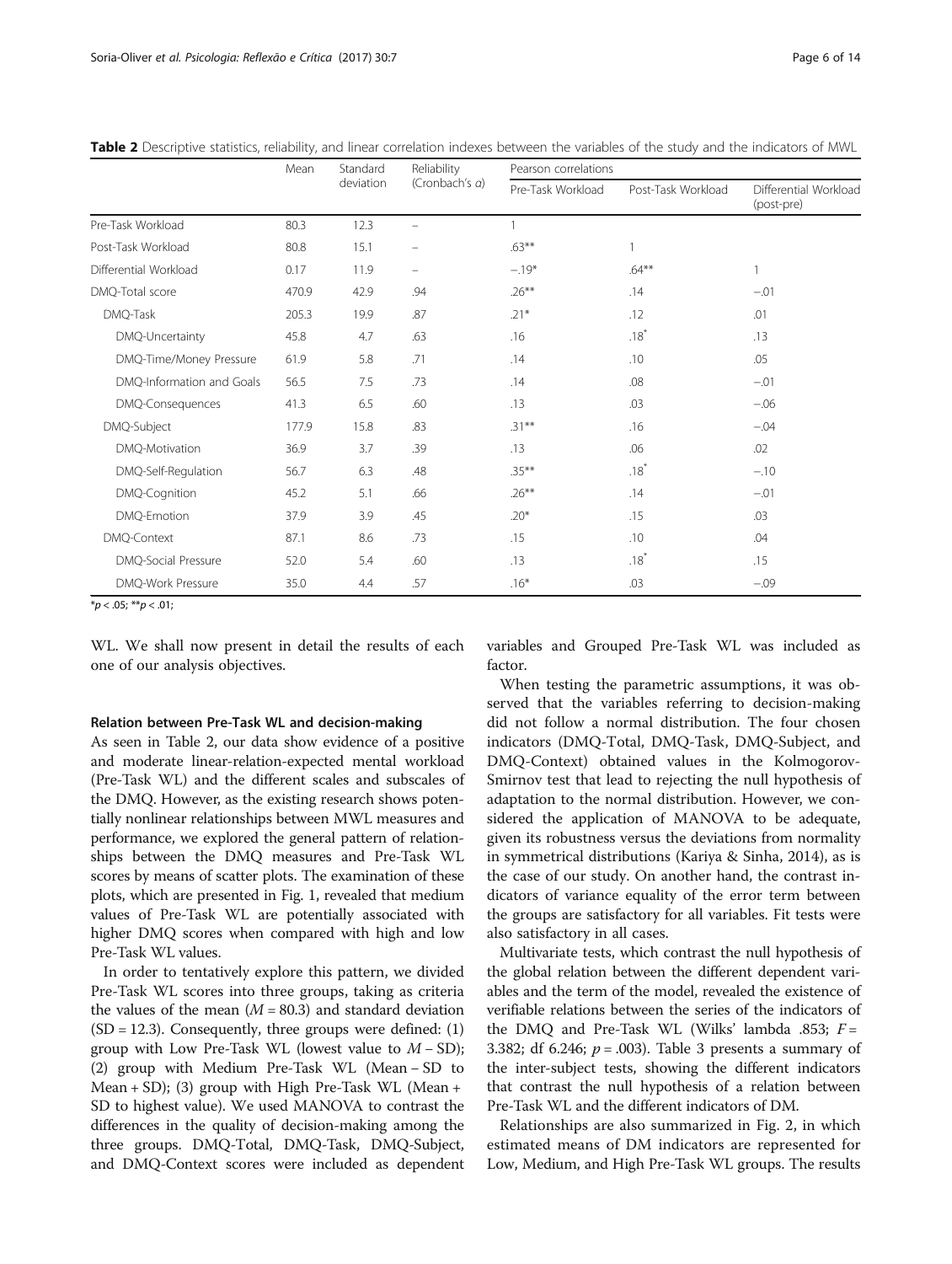<span id="page-6-0"></span>

revealed the existence of specific and verifiable relations between Pre-Task WL and the DMQ-Total, DMQ-Subject, and DMQ-Task scales. The DMQ-Context scales did not achieve the required significance level. DMQ-Total and DMQ-Task relations with Pre-Task WL showed a similar pattern, in which DM quality seems to be better in the Medium Pre-Task group, slightly lower in the High Pre-Task WL group, and lower in the Low Pre-Task WL group. Scheffé post hoc contrasts  $(p < .05)$  only yielded significant differences between subjects with Low Pre-Task WL, on the one hand, and Medium and High Pre-Task WL, on the other, for DMQ-Total and DMQ-Task scores. DMQ-Subject, however, showed a different pattern in which subjects included in High Pre-Task WL obtained the highest scores. However, post hoc contrast ( $p < .05$ ) also yielded relevant differences only between Low Pre-Task

Table 3 MANOVA including DMQ-Total, DMQ-Subject, DMQ-Task, DMQ-Context, and Pre-Task Workload. Inter-subject tests

| Dependent variable $F = n^2$     |      |              | Degrees of freedom Significance |      |
|----------------------------------|------|--------------|---------------------------------|------|
| DMO-Global scale                 | 3.80 | $.057$ 2     |                                 | .025 |
| DMQ-Task subscale                |      | $4.07$ 061 2 |                                 | .019 |
| DMQ-Subject subscale 4.44 .066 2 |      |              |                                 | .014 |
| DMQ-Context subscale 2.02 .031 2 |      |              |                                 | 137  |
| .                                |      |              |                                 |      |

DMQ Decision-Making Questionnaire

WL, on the one hand, and Medium and High Pre-Task WL, on the other.

## Relation between Post-Task WL and decision-making

Examination of the correlation matrix reveals low linear correlations between Post-Task WL and the different indicators of decision-making, which only reach significance in a few scales (DMQ-Uncertainty and DMQ-Social Pressure of those scales with adequate reliability). These indicators offer little basis for the exploration of conjoint linear relations. As done for Pre-Task WL, in order to explore potential nonlinear relationships, scatter plots were generated between DMQ indicators and Post-Task WL. However, none of these plots revealed relevant relationship patterns. Thus, low correlations are not justified by the existence of nonlinear relationships, which may concentrate higher values of DMQ scores around medium values of Post-Task WL. On the contrary, they seem to be a consequence of a wide dispersion of DMQ scores over the different values of Post-Task WL.

In order to explore whether the relationships between Post-Task WL and DMQ scores could be concealed by the influence of Pre-Task WL levels, we explored the potential moderation effect of Pre-Task WL in the relationship between Post-Task WL and DMQ. We followed Baron and Kenny's [\(1986\)](#page-12-0) indications and performed separate linear regression analysis for Low, Medium, and High Pre-Task WL groups (as defined in the previous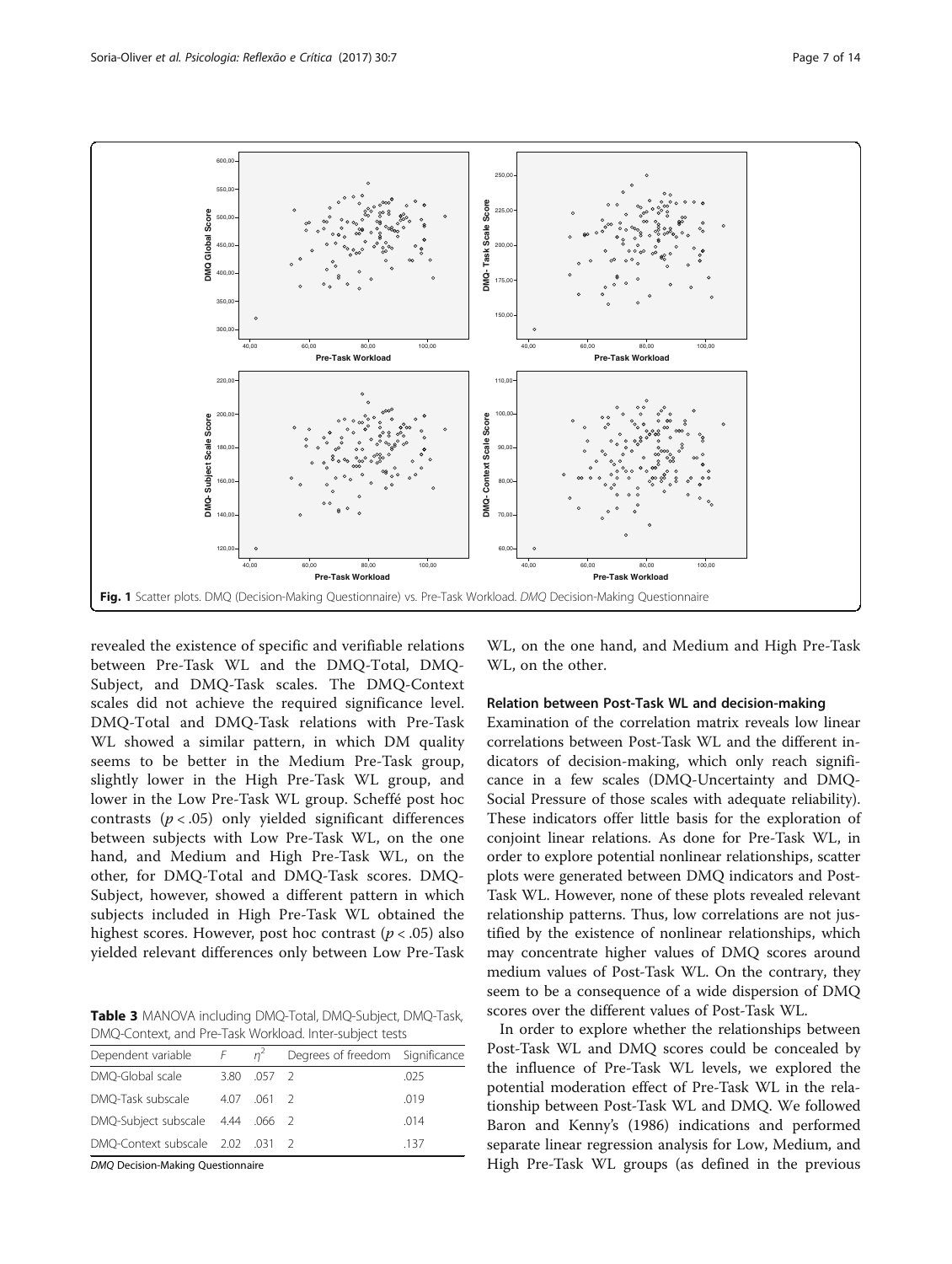<span id="page-7-0"></span>

section), including Total DMQ scales, DMQ-Task, DMQ-Subject, and DMQ-Context in each case as dependent variables and Post-Task WL as the independent variable. None of the obtained unstandardized regression coefficients was significant. Thus, the moderation effect of Pre-Task WL does not reveal any relevant relation between Post-Task WL and DM.

## Relation between Differential WL and decision-making

Table [2](#page-5-0) shows the practical absence of linear relation between Differential WL and the DMQ, with linear correlation indices very close to zero in all cases. However, as previously mentioned, we decided to explore potential nonlinear relationships between the two variables. Figure [3](#page-8-0) presents scatter plots referring to the Total DMQ scale and the DMQ-Task, DMQ-Subject, and DMQ-Context scales. The scatter plots are compatible with a nonlinear pattern of relation: the levels of Differential WL located around the value zero seem to be clearly associated with lower values on the different indicators of DM. This pattern, which is revealed empirically, has potential theoretical significance because the value zero in Differential WL reflects situations in which there are no differences between expectations of MWL and real MWL, which represents a qualitatively different situation from other situations, from a conceptual viewpoint. To test the consistency of this pattern of relations, we decided to carry out a grouping process of the variable Differential

WL, differentiating the group of subjects situated around value zero from subjects with higher and lower values than zero. Among the possible criteria, we decided to delimit the value of percentile 33.33 of the distribution of Differential WL—which was the value −3—and use it as a cutting interval to distinguish three groups: (1) group with Low Differential WL (<−3), (2) group with Adjusted Differential WL (−3 to +3), and (3) group with High Differential WL (>3).

We used MANOVA to contrast the differences in the quality of decision-making among the three groups. On the one hand, we included as dependent variables both the global DMQ score and the score of the DMQ-Task, DMQ-Subject, and DMQ-Context scales. At the same time, given the relations found between Pre-Task WL and decision-making, we decided to include as factors both the grouped Differential WL and Pre-Task WL in order to determine whether the relations between Differential WL and DM may be moderated by the levels of expected mental workload before the task. As the cut point criterion of the two groups of Pre-Task WL, we used the value of the mean (80.26), creating two groups: Low Pre-Task WL  $(\leq 80.26)$  and High Pre-Task  $(\geq 80.26)$ .

As it was mentioned previously, variables referring to decision-making did not follow a normal distribution, but we considered the application of MANOVA to be adequate, given its robustness versus the deviations from normality in symmetrical distributions, as is the case of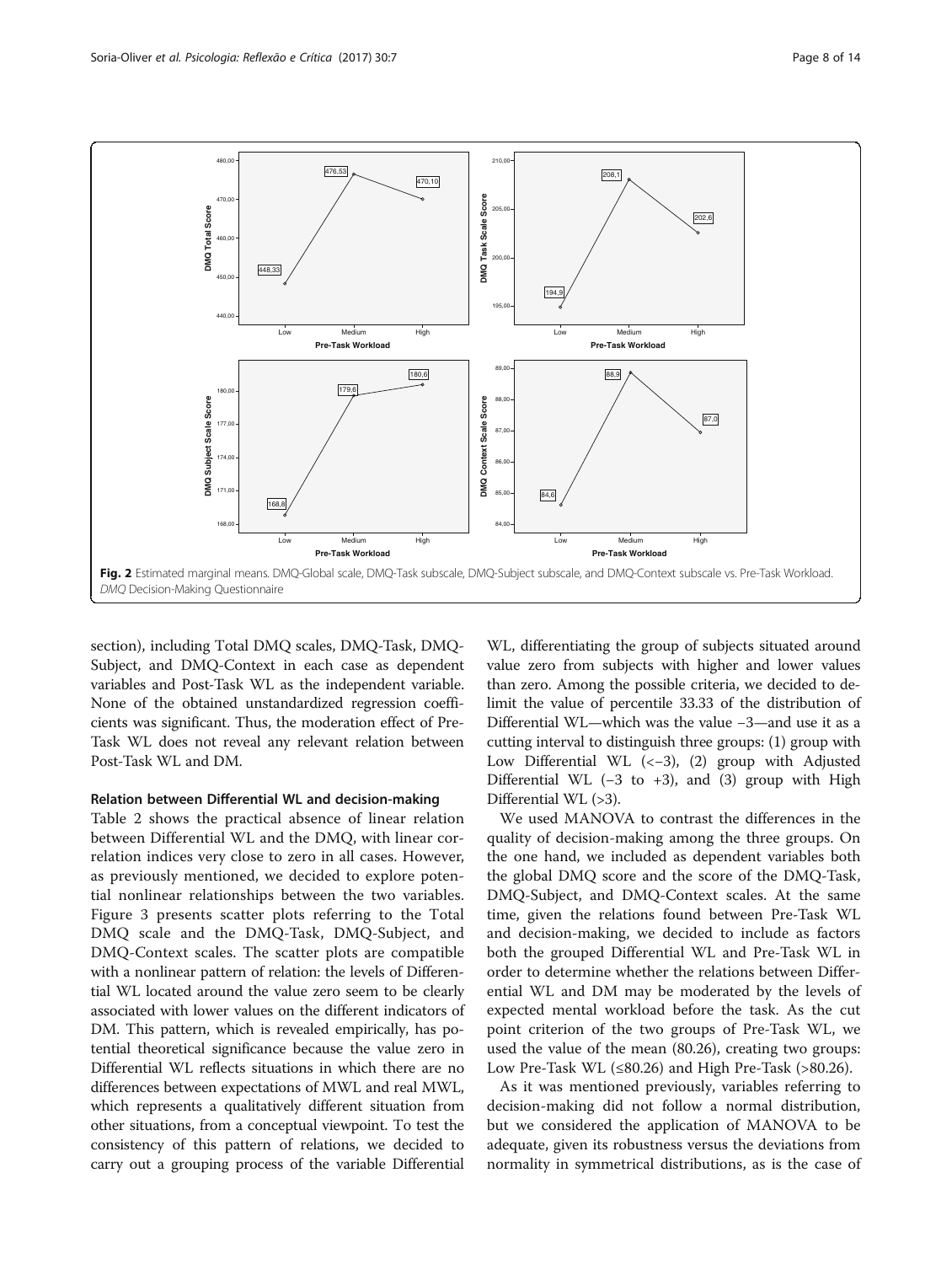<span id="page-8-0"></span>

our study. On another hand, the contrast indicators of variance equality of the error term between the groups are satisfactory, except for the variable of the DMQ-Subject scale, which presents a Levene test with a significance of  $p < .05$ . Therefore, the results referring to this variable must be interpreted with caution. Fit tests were, however, satisfactory in all cases.

In Table [4](#page-9-0), we show a summary of the main results of the multivariate tests, which contrast the null hypothesis of the global relation between the different dependent variables and the different terms of the model. The results reveal the existence of verifiable relations between the series of the indicators of the DMQ and both Differential WL and Pre-Task WL. However, there is no evidence of a global interaction between the two factors.

Table [5](#page-9-0) presents a summary of the inter-subject tests, showing the different indicators that contrast the null hypothesis of a relation between the different factors of the model (Differential WL, Pre-Task WL, and their Interaction) and the different indicators of DM. The results reveal the existence of global relations between the three terms of the model (Differential WL, Pre-Task WL, and their interaction) and all the selected indicators of decision-making, except for DMQ-Context. This global relation is revealed in specific and verifiable relations between Differential WL and the DMQ-Total, DMQ-Subject, and DMQ-Task scales. This relation between the Pre-Task WL and these scales is also verifiable. However, when configuring their relation with the indicators of the DMQ, the two factors did not interact with each other.

The following graphics, shown in Figs. [4](#page-10-0), [5](#page-10-0), [6](#page-10-0), and [7](#page-10-0), specifically summarize the way in which these relations are manifested. The mean values of the different scales of DM are shown as a function of the Differential WL and Pre-Task WL factors. The graphics show that the group with high Pre-Task WL had a greater quality of decision-making (higher scores) in all the indicators than the group with low Pre-Task WL. Only in the case of the DMQ-Context scale did this pattern not reach significance. However, the pattern was substantially different in the case of Differential WL. As shown in the different graphics in a highly consistent way, subjects with adjusted Differential WL showed poorer quality levels of decision-making than subjects with low and high Differential WL. The pairwise post hoc comparisons (adjusted Differential WL, on the one hand, and low and high Differential WL, on the other) showed that subjects with adjusted Differential WL maintained significantly lower scores  $(p < .05)$  of Total DMQ, DMQ-Task, and DMQ-Subject. The pairwise comparisons also revealed that these subjects obtained lower scores in DMQ-Context than subjects with high Differential WL, although there was no global significance between the two variables. Lastly, there were no testable differences in the indicators of decision-making between subjects with high and low Differential WL in the post hoc tests.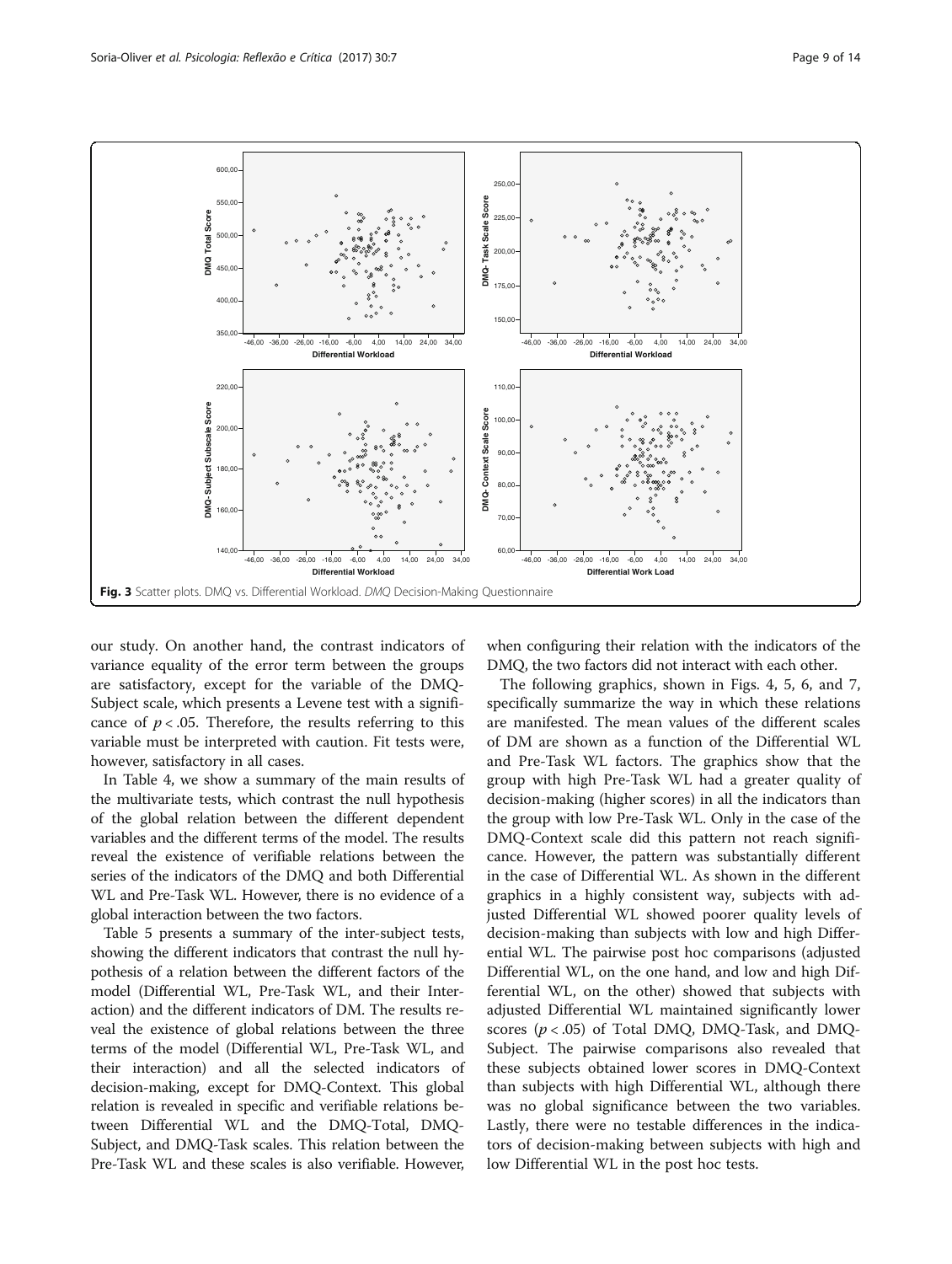<span id="page-9-0"></span>Table 4 MANOVA including DMQ scores, Differential Workload and Pre-Task Workload. Multivariate tests

| Model term                                             | Wilks Lambda |       |       | Degrees of freedom<br>(hypothesis) | Degrees of freedom<br>(error) | Significance |
|--------------------------------------------------------|--------------|-------|-------|------------------------------------|-------------------------------|--------------|
| Differential Workload (low-adjusted-high)              | .868         | 2.882 | .068  | - რ                                | 236                           | .010         |
| Pre-Task Workload (low-high)                           | .930         | 2.980 | 070   |                                    | 118                           | .034         |
| Interaction Differential WL $\times$ Pre-Task Workload | .984         | 314   | COO 3 | - რ                                | 236.                          | .929         |

## Discussion

In the present work, we have attempted to deepen our knowledge of the relations between a process of great relevance in complex organizational settings, decision-making (DM), and an indicator of occupational quality with a long trajectory, mental workload (MWL). For this purpose, we used theoretical models and instruments that have been contrasted in prior literature. We analyzed real tasks at the workplace in subjects who carry out their activity in an organization, and we focused on DM from a model that takes into account the particularities of professional settings. The results obtained reveal some consistent and expected evidence, but they also present innovative relations that are necessary to interpret.

The initial analyses of our study reveal the psychometric robustness of the DMQ when used as a global score. It also shows good psychometric indicators for the DMQ-Task and DMQ-Subject subscales and somewhat worse indicators for the DMQ-Context subscale. Different subscales also show adequate reliability indicators (Uncertainty, Time/Money Pressure, Information and Goals, Consequences of Decision, Cognition, and Social Pressure), although there are others, especially those referring to Motivation and Self-Regulation, which show significantly lower psychometric indicators than those obtained in the initial studies that led to the construction of this instrument (Soria-Oliver, [2010\)](#page-13-0). These results reinforce the suitability of the instrument as a whole and also its main dimensions. On another hand, the results point to the need to continue contrasting the application of the subscales and to determine the extent to which—and with different populations—the separate use of the subscales can be maintained.

From the viewpoint of the descriptive statistics, some reflections are warranted. A notable aspect of our study is the obtention of indicators in a professional sample that, in turn, is representative of a specific organization. This type of samples is scarce in the literature (Díaz et al., [2010](#page-13-0)), which has preferentially focused on laboratory tasks and student samples. On another hand, there are few studies that report data from the chosen approach, which suppresses the weighting phase of the NASA-TLX scale. From this perspective, it is not possible to establish comparisons with the absolute score when assessing the significance of the scores of our sample. Nevertheless, if we take into account that the

| Origin                                                | Dependent variable | Degrees of freedom | F     | $\eta^2$ | Significance |
|-------------------------------------------------------|--------------------|--------------------|-------|----------|--------------|
| Corrected global model (Differential WL. Pre-Task WL. | DMQ-Total score    | 5                  | 2.567 | .097     | .030         |
| Interaction Differential WL x Pre-Task WL)            | DMQ-Task           | 5                  | 2.355 | .089     | .045         |
|                                                       | DMQ-Subject        | 5                  | 3.300 | .121     | .008         |
|                                                       | DMQ-Context        | 5                  | 1.186 | .047     | .320         |
| Differential WL (low-adjusted-high)                   | DMQ-Total score    | 2                  | 4.515 | .07      | .013         |
|                                                       | DMQ-Task           | 2                  | 4.424 | .069     | .014         |
|                                                       | DMQ-Subject        | 2                  | 5.238 | .08      | .007         |
|                                                       | DMQ-Context        | $\overline{2}$     | 2.202 | .035     | .115         |
| Pre-Task WL (low-high)                                | DMQ-Total score    |                    | 4.743 | .038     | .031         |
|                                                       | DMQ-Task           |                    | 3.568 | .029     | .061         |
|                                                       | DMQ-Subject        |                    | 7.002 | .055     | .009         |
|                                                       | DMQ-Context        |                    | 2.237 | .018     | .137         |
| Differential WL $\times$ Pre-Task WL                  | DMQ-Total score    | 2                  | .641  | .011     | .529         |
|                                                       | DMQ-Task           | 2                  | .678  | .011     | .510         |
|                                                       | DMQ-Subject        | 2                  | .587  | .010     | .557         |
|                                                       | DMQ-Context        | 2                  | .414  | .007     | .662         |

Table 5 MANOVA including DMQ scores, Differential Workload (Grouped), and Pre-Task Workload (Grouped). Inter-subject tests

DMQ Decision-Making Questionnaire, WL Workload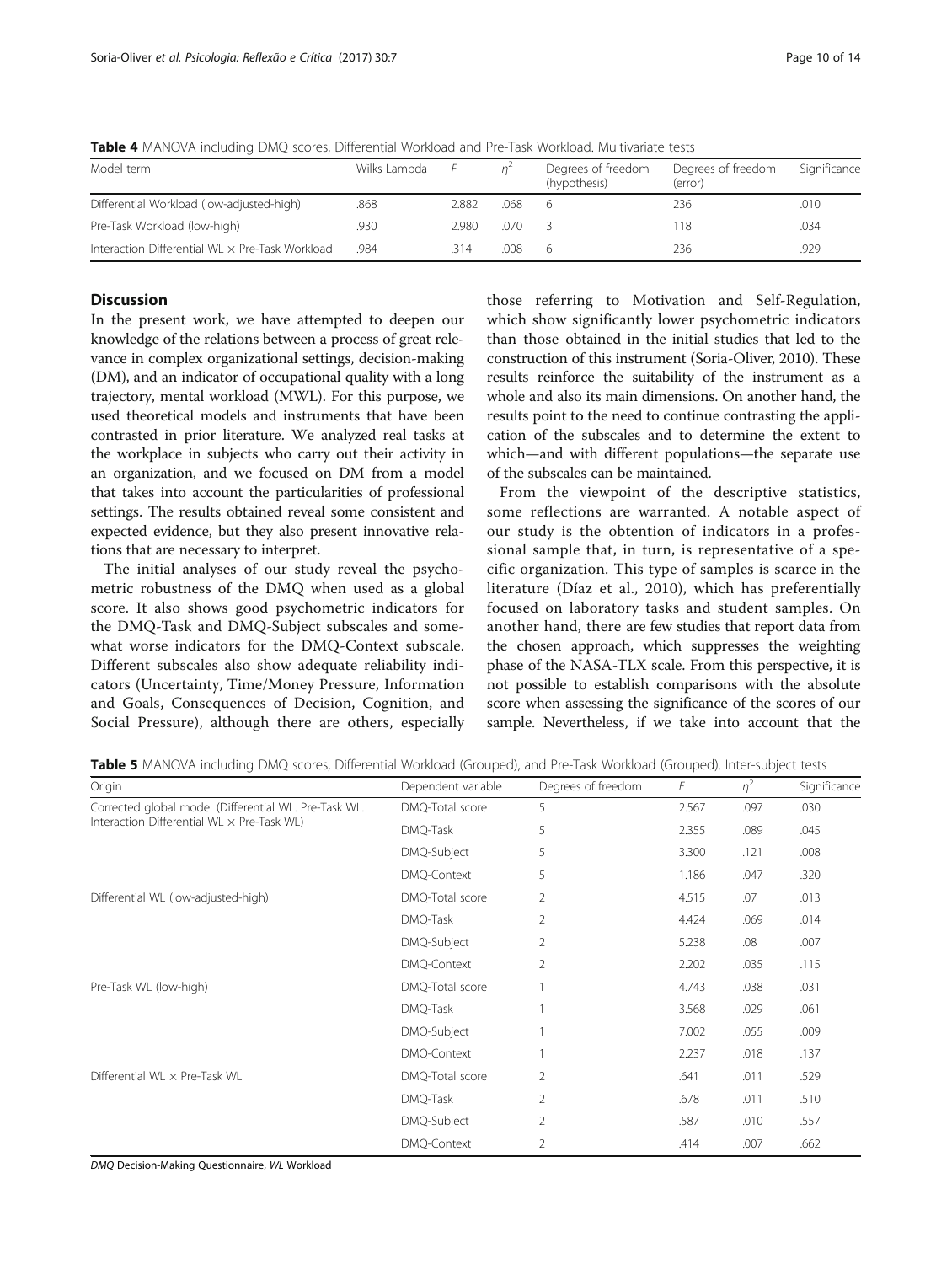$483,0$ 

471,6

**DMQ Total Score**

DMQ Total Score

<span id="page-10-0"></span>490,00

480,00

470,00

460,00

450,00

440,00

430,00

Questionnaire

mean levels of the measurement scale as a whole reach 60 points and that the maximum is 120 points, our sample is located around the medium-high level in absolute terms. Regarding decision-making, we can use previous works carried out with different professional groups as a reference (Sanz de Acedo Lizarraga et al., [2009\)](#page-13-0). Based on them, it should be noted that our sample presents higher values of quality of DM than the samples used in the same geographic context.

**Differential Workload**   $<$ 3  $-3$   $>$ 3  $>$ 3

Fig. 4 MANOVA. Estimated marginal means. Differential Workload vs. Decision-Making Questionnaire Global score. DMQ Decision-Making

434.1

464,1

 $479,3$ 

471,0

From the viewpoint of exploring the relations among the different variables, we found different patterns as a function of the moment and the way of implementing the MWL measure.

In this sense, with regard to the first goal of this study, which was to explore the relation between the expected MWL, which we have called Pre-Task WL, and the quality of DM, results provide support for our hypothesis. Thus, from a global point of view, the relationship between Pre-Task WL and DM is compatible with the expected pattern proposed on the basis of the existing literature (Brookhuis & Waard, [2002](#page-13-0); Wilson & Rajan, [1995](#page-13-0); Young & Stanton, [2002;](#page-13-0) Young et al., [2015\)](#page-13-0). Specifically, global DM as measured by the Total DMQ score and DM aspects related to the way in which the task is handled yielded better quality when

intermediate levels of MWL were anticipated. Our results







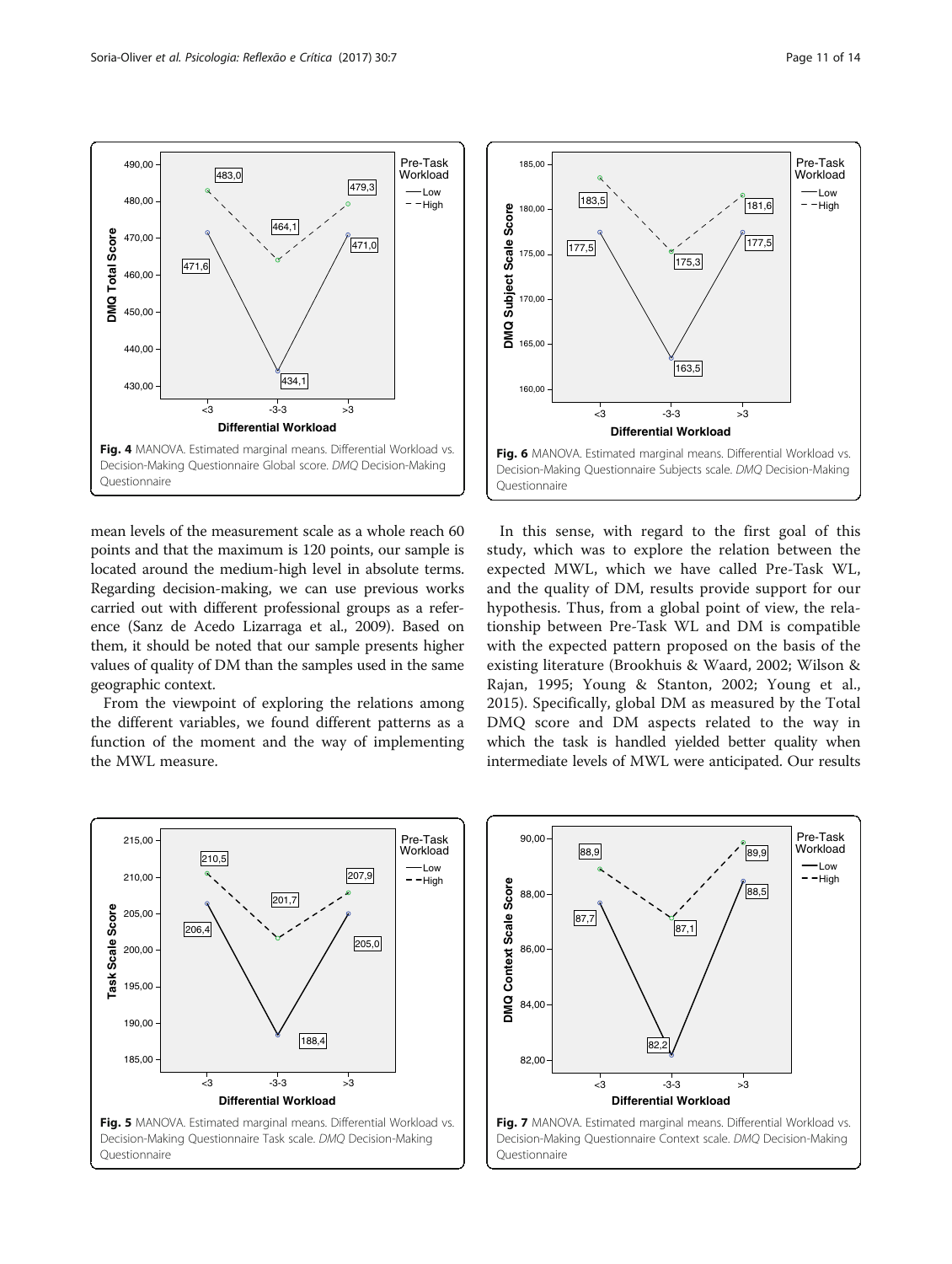are concordant with those presented by Wilson and Rajan [\(1995](#page-13-0)) and Young and Stanton ([2002\)](#page-13-0) in the case of operative tasks and by Jackson et al. [\(2014](#page-13-0)) specifically for DM, pointing out that both under- and overload could lead to poorer performance. In this sense, on the one hand, underload may lead to inadequate activation and scarce use of workers' available resources. Our results are also perfectly compatible with evidence indicating that an adequate process of activation is useful for better performance in cognitive tasks both in academic contexts (Pekrun, Goetz, Daniels, Stupnisky, & Perry, [2010\)](#page-13-0) and organizational settings (Fisher, [1993](#page-13-0); Loukidou, Loan-Clarke, & Daniels, [2009](#page-13-0)). However, a slightly different pattern was found for the relationship between expected MWL and the performance of DM strategies related to the subject dimension. In this sense, although DM performance referring to the subject dimension increases when expected MWL remains at a medium level, the quality of these strategies decreases when expected MWL is higher. This fact, taken with caution, indicates that subjects' ability to engage in the decision process in a motivated, thoughtful way and by self-regulating the process may not be affected, but maintained or improved when higher MWL is expected. This result may be explained by the fact that DM strategies referred to the subject dimension are more accessible to self-regulation than DM strategies that affect task or environment handling (Cannon-Bowers & Salas, [2002](#page-13-0)).

Taking into account the above and, in any case, considering the study's limitations, our study provides evidence for the application of results to DM in organizational contexts. In this sense, our results indicate that anticipating levels of MWL that guarantee workers' adequate activation may yield better results in DM performance. The expectation of low task requirements may lead to workers' poorer quality of decisions. High levels of expected MWL could lead to a decrease in DM performance, but this decrease seems to be moderated by the kind of task that has been explored, related mainly to intellectual work, and there is no evidence for the dimensions related to subjects' motivation and self-regulation.

With regard to the second goal: to explore the relation between Post-Task WL and DM, the results do not yield evidence of a relation between the two constructs. Different kinds of potential relationships were explored (linear and nonlinear), as was the potential moderation effect of Pre-Task WL, but none of our analyses showed relevant patterns. This indicates that, from our data, we cannot make direct inferences about the quality of DM that the worker performs as a function of the MWL experienced. This finding is not consistent with our hypothesis, which assumed that an "inverted U" pattern would be found between DM and real experienced MWL. Our hypothesis, as

previously mentioned, was based on the existing knowledge about the general relation between performance and MWL (Brookhuis & Waard, [2002](#page-13-0); Wilson & Rajan, [1995;](#page-13-0) Young & Stanton, [2002;](#page-13-0) Young et al., [2015](#page-13-0)) and some specific results referring to relationships between MWL and DM (Jackson et al., [2014\)](#page-13-0). Some possible mechanisms could explain this lack of relation: (1) Our results could be conditioned by the levels of MWL present in the studied sample, which may not reflect the values of low or high MWL achieved by experimental manipulation in common simulation studies (Young et al., [2015\)](#page-13-0). Thus, our results could be revealing a comfort zone, in which the variations in MWL scores do not reflect an important change in conditions affecting DM performance. However, this condition may not operate in the same way for expected MWL. In this sense, as shown previously, expected MWL—although yielding a similar distribution—showed relevant effects on DM. (2) Combined with this, experienced MWL in real organizational settings may be handled dynamically (Weick & Sutcliffe, [2008](#page-13-0)) by means of different strategies (e.g., rebalancing demands and capabilities) that may reduce activation level and, consequently, MWL impact on DM. In this sense, DM in natural settings may offer subjects more flexibility to buffer the effect of MWL than do closed experimental or operative tasks. (3) Additional variables, like subjects' expertise or stress reaction and appraisal, could be operating as mediators between MWL and DM (Weick & Sutcliffe, [2008](#page-13-0); Starcke & Brand, [2012](#page-13-0)).

In relation to our third goal, the exploration of the relations between decision-making and the differential mental workload, the pattern of relations found is striking and of great interest. However, it differed partially from our expectations according to our hypothesis. In this sense, we found that the relationships between Differential WL and DM are not moderated by expected WL (Pre-Task WL), as Differential WL and Pre-Task WL had no significant interaction and presented parallel relationship patterns with DM. Additionally, the results show that the workers whose expectations of MWL match the real MWL would have a worse quality of DM than those whose MWL is higher or lower than expected. The relation occurs both for global DM and the processes that affect the task and the subject, which are reflected to a lesser extent in the dimensions of decision-making that affect the setting. This pattern of results leads to considering that when there is a match between expectations and the real task, the task demands do not activate a better quality process of DM. According to our theoretical basis, this result should be explained by the fact that this match may not place subjects in the optimum activation range but in a potential underload zone that may lower DM performance (Wilson & Rajan, [1995](#page-13-0); Young & Stanton, [2002](#page-13-0);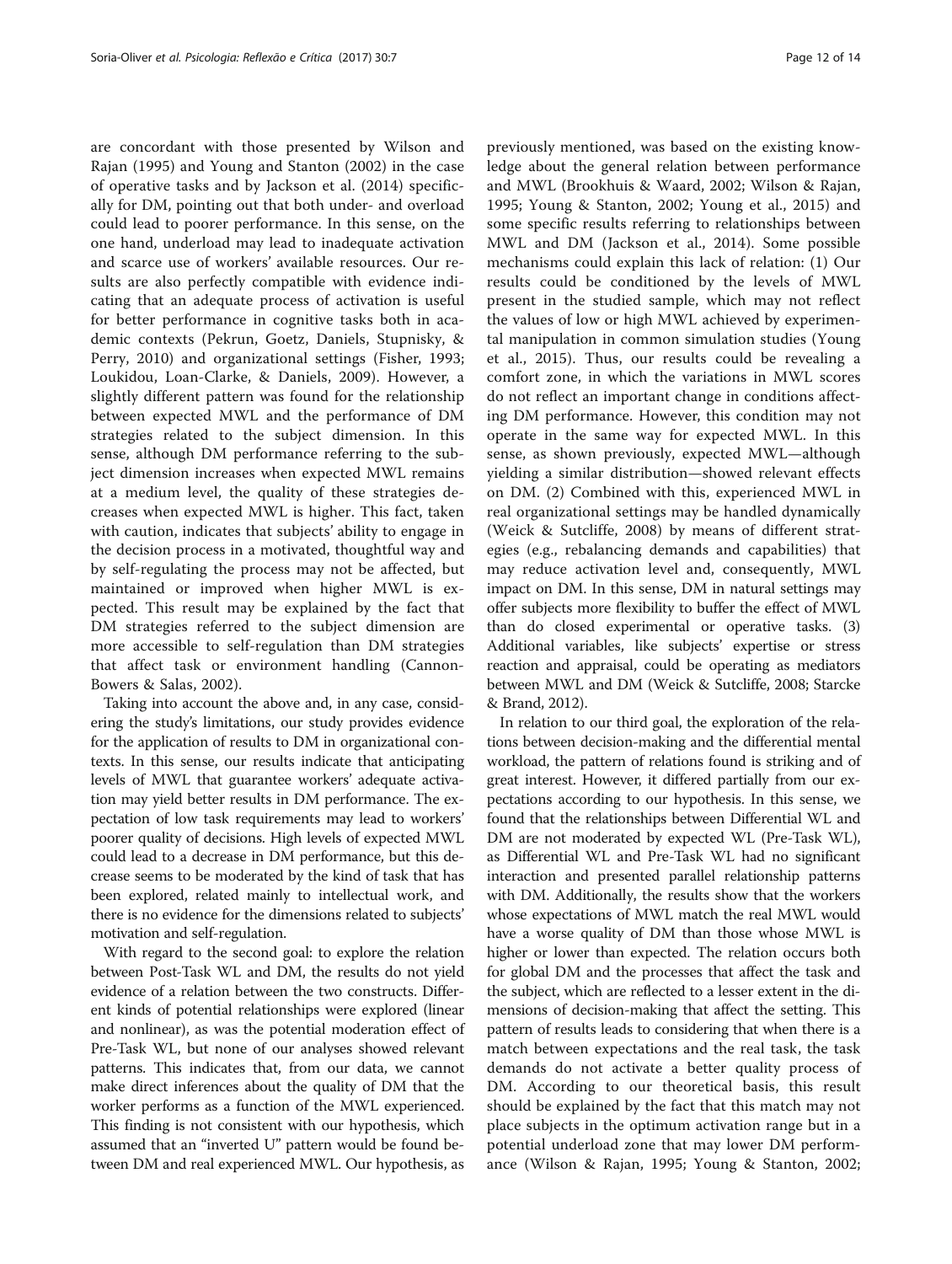<span id="page-12-0"></span>Jackson et al., [2014\)](#page-13-0). The higher quality in DM in the group with more MWL than expected is also concordant with our hypothesis and may be revealing a higher cognitive demand that places subjects on a better performance range and, on another hand, does not exceed the limits to generate a deficient performance. This pattern has been previously shown in MWL for general performance (Young & Stanton, [2002;](#page-13-0) Young et al., [2015\)](#page-13-0) and DM (Jackson et al., [2014\)](#page-13-0). The presence of higher levels of DM quality in the group with lower MWL than expected is more difficult to explain because it is not consistent with the existing evidence from other studies (Jackson et al., [2014](#page-13-0); Loukidou et al., [2009\)](#page-13-0). This could be revealing the possibility of developing more qualified DM in the absence of task demands, but we have no basis to contrast this hypothesis with our data. In any event, it seems to reveal the need to consider dynamic and more complex processes, such as the reciprocal influence between the two constructs. The exploration and determination of these patterns of relation would be of great interest to adequately design the levels of MWL that allow more qualified organizational decisions.

One strength of our study is that we measured MWL before and after the task, as well as the fact that it was carried out in a real professional setting. However, it has the limitation of not ensuring more extreme values of MWL, which would allow a better contrast of their effect on DM. Such values could be obtained by including some quasi-experimental manipulation or by accessing settings regularly submitted to higher mental loads. This would allow comparing the extent to which the patterns found are repeated, especially for the complex relations found between DM and differential WL. It may also be of interest to complement the quantitative indicators with a qualitative follow-up of the process undergone by the subjects, in order to further our understanding of the unexpected results we found. Our study design may also be improved if potential moderators of the relationship between MWL and DM are considered. In this sense, subjects' expertise could be one of the most relevant factors to be included in further studies.

## Conclusions

Our work reveals the existence of complex relations between the MWL experienced by workers in a setting with intellectual tasks and the quality of the DM they develop in their work. Quality of DM appears to be better when medium levels of WL are expected. Underload or overload may affect general quality of DM and, specifically, the strategies related to task management. However, decision strategies related to the subject's own motivation and selfregulation appear to be less affected by overload. This relationship pattern shows the potential positive effects of

adequate activation prior to the task on DM performance. However, this effect does not seem to be linked to the real MWL experienced because we found no consistent pattern of relation between the quality of DM and the MWL experienced after having carried out the task. The relation between the differential WL, on the one hand, and the quality of DM, on the other, showed also a nonlinear pattern. Thus, the workers whose expected MWL matches the one they must face have a worse quality of DM than those who have a mismatch between the two, either in a positive or negative sense. This finding makes us consider a more elaborate pattern of relations, in which the possibility of the existence of a reciprocal dynamic influence between the two constructs should be contemplated. Our results lead to various questions, which can be taken up by future research to better understand the influence of the levels of overload in complex tasks that are dealt with in current organizational settings.

#### Abbreviations

DM: Decision-making; DMQ: Decision-Making Questionnaire; MWL: Mental Workload; NASA-TLX: National Aeronautics and Space Administration-Task Load Index; WL: Workload

#### Authors' contributions

MSO was in charge of the study's theoretical background and study design. JSL was in charge of data analysis and interpretation. FT was responsible for fieldwork implementation and supervision. All authors contributed jointly to elaborate the discussion and conclusions. All authors read and approved the final manuscript.

#### Competing interests

The authors declare that they have no competing interests.

#### Ethics approval and consent to participate

The study procedures obtained ethics approval by the Committee of the involved academic institution. Subjects gave explicit consent to participate.

## Publisher's Note

Springer Nature remains neutral with regard to jurisdictional claims in published maps and institutional affiliations.

#### Author details

1 Facultad de Ciencias Jurídicas, Sociales y Humanidades, UNIR-Universidad Internacional de la Rioja, Av. de la Paz, 137, 26006 Logroño, La Rioja, Spain. 2 Facultad de Ciencias Humanas y Sociales, Departamento de Psicología y Pedagogía, Universidad Pública de Navarra, Campus de Arrosadía s/n. Edificio Magnolios, 31006 Pamplona, Spain.

## Received: 2 December 2016 Accepted: 14 March 2017 Published online: 03 April 2017

## References

- Argandoña, A. (2011). La ética y la toma de decisiones en la empresa [Ethic and decisión making in business]. Universia Business Review, 2011(30), 22–30.
- Baethge, A, Müller, A, & Rigotti, T. (2016). Nursing performance under high workload: A diary study on the moderating role of selection, optimization and compensation strategies. Journal of Advanced Nursing, 72(3), 545–557.
- Baron, R. M., & Kenny, D. A. (1986). The moderator-mediator variable distinction in social psychological research: Conceptual, strategic, and statistical considerations. Journal of Personality and Social Psychology, 51(6), 1173–1182.
- Bowling, NA, & Kirkendall, C. (2012). Workload: A review of causes, consequences, and potential interventions. In J Houdmont, S Leka, & RR Sinclair (Eds.), Contemporary Occupational Health Psychology: Global Perspectives on Research